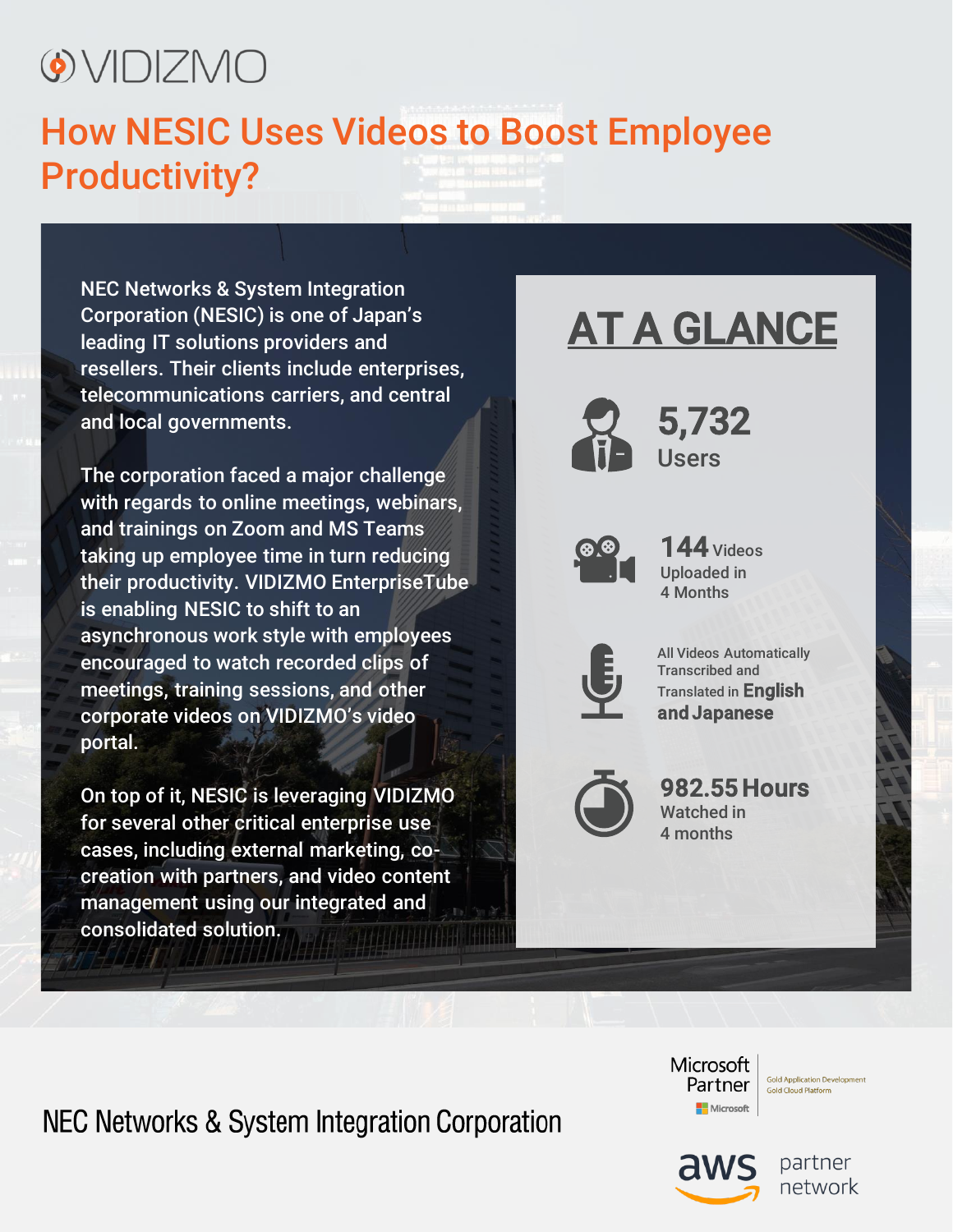## $\odot$  VIDIZMO

### Customer Challenges

Like most large corporations, teams at NESIC held frequent virtual meetings, webinars, and training sessions on Zoom and MS Teams taking up a lot of employee time without much ROI in terms of discussions held.

"Our team used Zoom and MS Teams a lot with many employees having to attend meetings back-to-back," commented Osamu Kikuchi, planning & business development manager at NESIC. "We found out that many Zoom meetings were attended by more than 100 employees. Out of these, about 90% attendees did not actually participate in the discussion and only listened the entire time. We realized that we need to shift to an asynchronous work style."

However, managing these recorded meetings while ensuring employee engagement and improved productivity was a challenge in itself for NESIC. They needed to be kept private and secure for authorized viewing only. It was also hard to access as they were not organized in a structured manner.

In addition to managing their recorded meetings, they needed to effectively stream and employ their videos for training and on-boarding their new and existing employees. They also needed to externally stream promotional marketing video content while keeping their internal content private without having to leverage an entirely different platform for managing their internal and external-facing videos.

The solution also needed to be deployable on the cloud and compliant with Japanese data frameworks.

### VIDIZMO's Solution

With Zoom and MS Teams integration, all the departments at NESIC are recording their online meetings that are then automatically ingested onto VIDIZMO EnterpriseTube's internal video portal. They are privately streamed as on-demand videos with SSO integration, configurable user groups and access control to restrict viewing to only authorized users.

The videos are automatically transcribed and translated in English and Japanese, ensuring accessibility for all employees globally. The recordings are also clipped to remove unnecessary parts. They are also tagged and categorized to keep the video library organized and clutter-free. "These AI features like automatic speech to text transcription and translation further help in improving our productivity as well as saving our time," added Kikuchi. These features also support platformwide and in-video search based on spoken words.

Having tested out VIDIZMO for recorded meetings use case, the organization has now expanded onto a variety of other use cases. The platform is now also used for training, onboarding and knowledge sharing purposes. NESIC's IT department creates and uploads video guides and demos while deploying new tech or gadgets to fasten up tech adoption process for employees.

NESIC has also created an autonomous external portal for promotional purposes. External marketing content is published segregated from the internal, confidential videos of NESIC. Plus, they are creating various other private portals with external partners and customers. These are utilized as co-creation space for collaboration and knowledge-sharing purposes.

"We started out by testing VIDIZMO for a small department. Found it to be a very effective tool for multiple video use cases with continuously rising engagement trends. Based on this trend, we decided to roll it out for all other departments. On top of it, VIDIZMO has remarkable customer service and a customer-first business attitude! From integrations to security, compliance and deployment requirements, VIDIZMO has stayed in contact and helped us along the way"

Osamu Kikuchi, Planning and Business Development Manager NESIC.